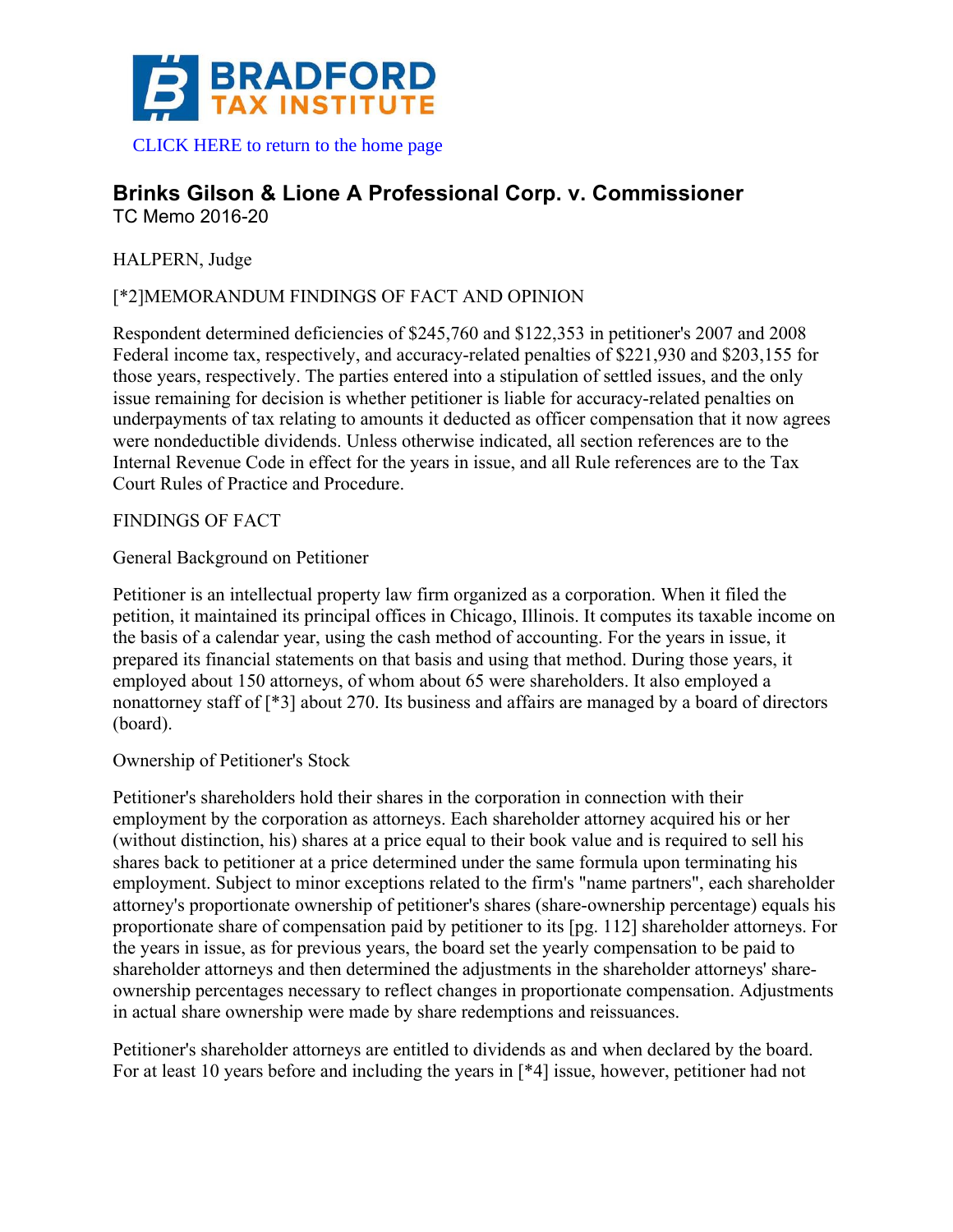paid a dividend. Upon a liquidation of petitioner, its shareholder attorneys would share in the proceeds.

# Compensation Mechanics

For the years in issue, the board met to set compensation and share-ownership percentages in late November or early December of the year preceding the compensation year. Before those meetings, the board settled on a budget for the compensation year. On the basis of that budget, the board determined the amount available for all shareholder attorney compensation for that year. With that amount in mind, it set each shareholder attorney's expected compensation using a number of criteria including hours billed, collections, business generated, and other contributions to the welfare of the corporation. Before finalizing its compensation decisions, the board shared its estimates of total shareholder attorney compensation and each shareholder attorney's expected portion with all of the shareholder attorneys. Because the board's estimate of the amount available for compensation-year payments to shareholder attorneys was only an estimate, each shareholder attorney received during the course of the compensation year only a percentage of his expected compensation (draw), with the expectation of receiving an additional amount (yearend bonus) at the end of the year. The board intended the sum of the shareholder attorneys' yearend bonuses (bonus pool) to [\*5] exhaust book income. With limited exceptions for certain older, less active shareholder attorneys, shareholder attorneys shared in the bonus pool in proportion to their draws (and, likewise, in proportion to their share-ownership percentages). Specifically, for each of the years in issue petitioner calculated the yearend bonus pool- \$8,986,608 in 2007 and \$13,736,331 in 2008-to equal its book income for the year after subtracting all expenses other than the bonuses. Thus, petitioner's book income was zero for each year: Its income statements showed revenue exactly equal to expenses.

Petitioner treated as employee compensation the amounts it paid to its shareholder attorneys, including the yearend bonuses. In particular, petitioner withheld applicable income and employment taxes, paid the employer's share of employment taxes, and filed appropriate reporting forms, such as Form W-2, Wage and Tax Statement, and Form 941, Employer's Quarterly Federal Tax Return. An independent payroll processing firm prepared petitioner's Forms W-2 for 2007 and 2008 using records and information that petitioner provided. Petitioner then provided the Forms W-2 to McGladrey & Pullen (McGladrey), petitioner's accounting firm. Gary Ropski, petitioner's president during the years in issue, testified at trial that petitioner's board did not consider at all the Federal income tax impact of paying the yearend bonuses. Mr. Ropski acknowledged, [\*6] however, that petitioner's chief financial officer, Lee Rendino, and its accountants were responsible for considering the tax impact of petitioner's activities.

# Petitioner's Invested Capital

Petitioner had invested capital, measured by the book value of its shareholders' equity, of about \$8 million at the end of 2007 and about \$9.3 million at the end of 2008. 1 Petitioner's balance sheets for the years in issue do not show goodwill or other intangible assets. At trial, petitioner's expert witness, legal industry consultant Bradford Hildebrandt, questioned whether the goodwill of a law firm's business is an asset of the firm or, instead, of its individual partners. He opined that clients base hiring decisions on the reputations of individual lawyers rather than those of the firms at which they practice. Nonetheless, [pg. 113] upon questioning by the Court, Mr. Hildebrandt admitted that a firm's reputation and customer lists could be valuable entity-level assets, even though determining their precise worth might be difficult.

[\*7]Petitioner's Tax Returns for the Years in Issue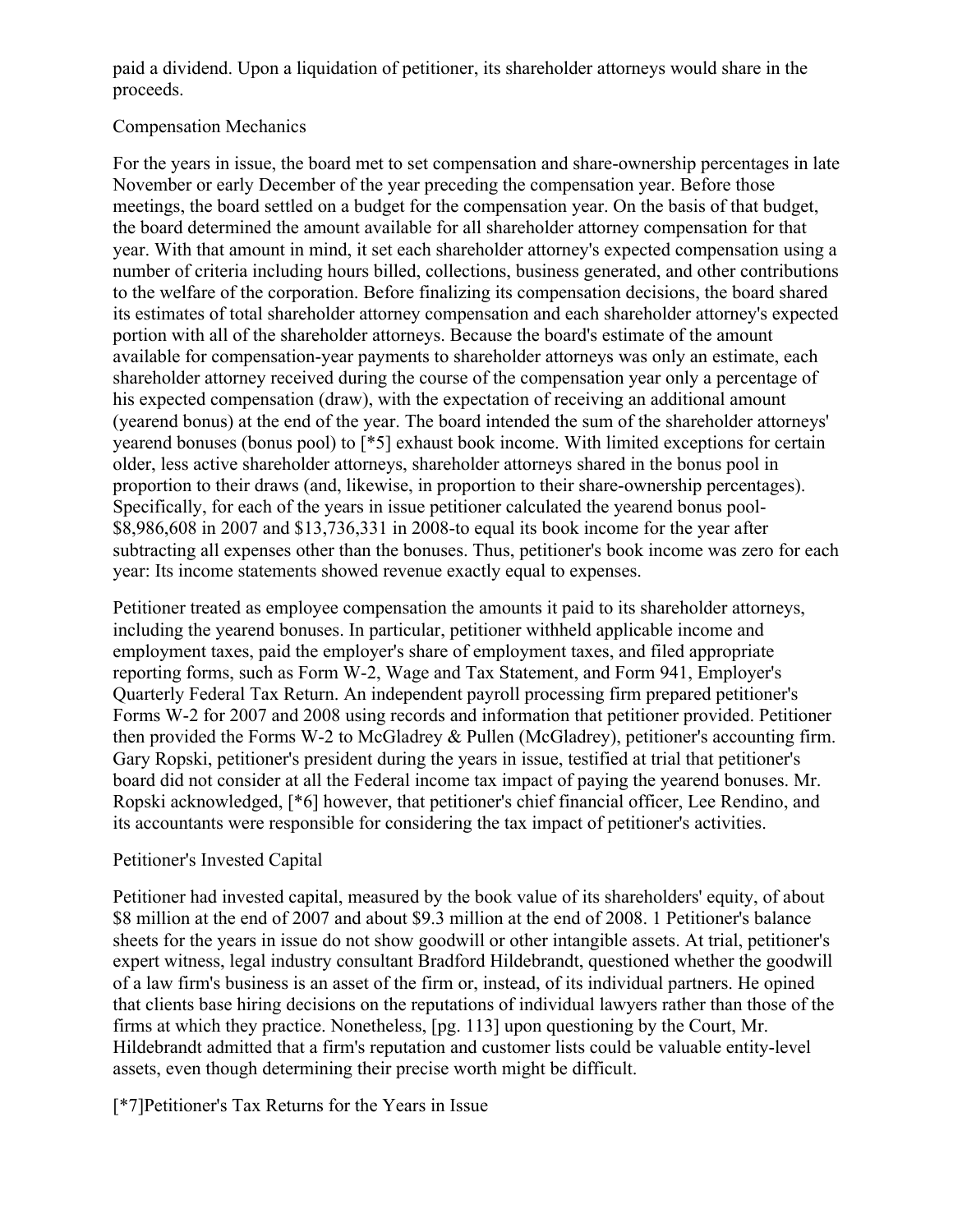McGladrey prepared petitioner's U.S. corporate income tax returns for the years in issue. At that time, McGladrey was the fifth largest public accounting firm in the United States and held itself out as a leading provider of accounting, tax, and consulting services to middle-market businesses. Petitioner electronically filed its returns for 2007 and 2008 in September 2008 and 2009, respectively. In each return, petitioner included the yearend bonuses it paid to its shareholder attorneys in the amount it claimed as a deduction for officer compensation. Before filing its return for each year, petitioner did not specifically ask McGladrey whether the full amount of the yearend bonuses it paid to shareholder attorneys was deductible as compensation for services, and McGladrey did not comment on the deductibility of the bonuses.

Petitioner's 2007 return reported total income of \$91,742,819, taxable income of \$539,902, and tax liability of \$188,966. Its 2008 return reported total income of \$107,019,812, taxable income of \$561,075, and tax liability of \$196,376. Because petitioner's book income was zero for each year, the taxable income petitioner reported was attributable entirely to items that were treated differently for book and tax purposes.

#### [\*8]Respondent's Examinations of Petitioner's Returns

Petitioner's return for 2006, before the years in issue in the present case, had been examined by Internal Revenue Agent Ray Berg. During the course of that examination, petitioner provided board minutes and financial statements to Mr. Berg. Upon the completion of the examination, petitioner received a letter advising it that no changes had been made to its reported tax liability as a result of the examination.

When respondent later examined petitioner's returns for 2007 and 2008, he disallowed various deductions, including the yearend bonuses petitioner paid to its shareholder attorneys. After negotiations, the parties entered into a closing agreement that provides, among other things, that portions of petitioner's officer compensation deductions for the years in issue-\$1,627,000 in 2007 and \$1,859,000 in 2008-"should be disallowed and re-characterized as non-deductible dividends". As a result of concessions that petitioner made in settlement, its agreed tax liability is \$1,298,618 for 2007 and \$1,212,152 for 2008, resulting in underpayments of \$1,109,652 and \$1,015,776 for 2007 and 2008, respectively. 2

# [\*9] OPINION

# I. Background

Because the parties' closing agreement provides that a portion of petitioner's officer compensation deductions for the years in issue "should be disallowed and re-characterized as non-deductible dividends", the deductibility of petitioner's yearend bonuses is not in issue. 3 The sole issue remaining for our decision is whether petitioner is liable for accuracy-related penalties under section 6662 on the underpayments of tax relating to its deduction of those portions of the yearend bonuses that it has now agreed were nondeductible dividends.

Section 6662(a) and (b)(1) provides for an accuracy-related penalty of 20% of the portion of an underpayment of tax attributable to negligence or disregard of rules and regulations (without distinction, negligence). Section 6662(a) and (b)(2) provides for the same penalty on the portion [pg. 114] of an underpayment of tax [\*10] attributable to "[a]ny substantial understatement of income tax". Section  $6662(d)(2)(A)$  defines the term "understatement" as the excess of the tax required to be shown on the return over the amount shown on the return as filed. In the case of a corporation, an understatement is "substantial" if, as relevant here, it exceeds the lesser of (1)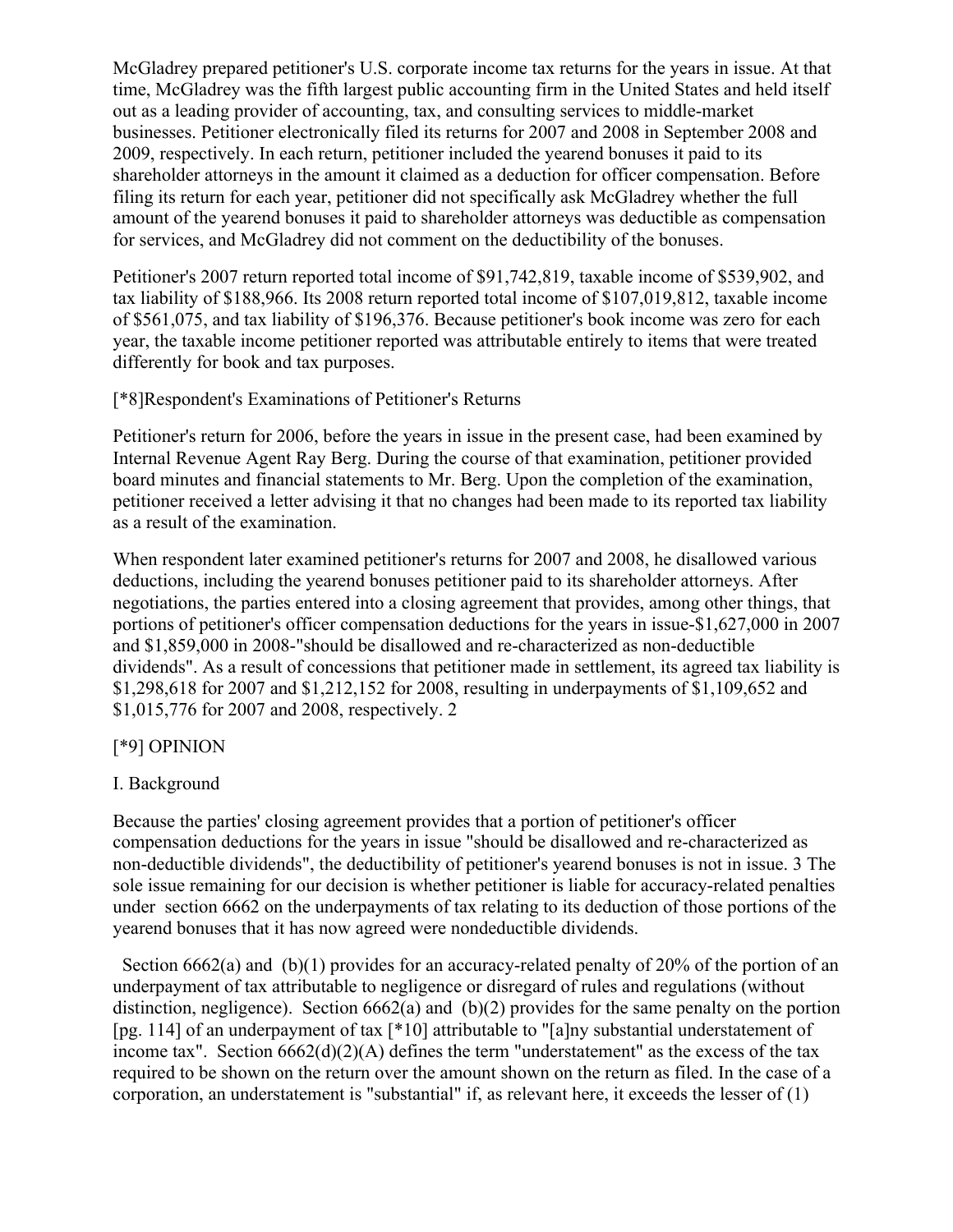10% of the tax required to be shown on the return for the tax year or (2) \$10 million. Sec.  $6662(d)(1)(B)$ . An understatement is reduced, however, by the portion attributable to the treatment of an item for which the taxpayer had "substantial authority". Sec.  $6662(d)(2)(B)(i)$ . Section 6664(c)(1) provides an exception to the imposition of the section 6662(a) accuracyrelated penalty if it is shown that there was reasonable cause for the underpayment and the taxpayer acted in good faith.

Petitioner does not dispute that the deficiency to which it has agreed for each of the years in issue exceeds 10% of the agreed income tax it was required to show on its return for the year. 4 Petitioner argues, however, that it had substantial authority for deducting in full the yearend bonuses it paid to its shareholder attorneys. In addition, petitioner argues that, because it relied on the services of a reputable accounting firm to prepare its returns for the years in issue, it had [\*11] reasonable cause to deduct those amounts and acted in good faith in doing so. If petitioner is correct that it had substantial authority for its position, the disallowance of a portion of its claimed officer compensation deduction for each year would not increase its "understatement" within the meaning of section  $6662(d)(2)(A)$ . In that case, the substantial understatement penalty would not apply to the portion of the underpayment for each year attributable to the disallowance of part of those deductions, regardless of whether petitioner had reasonable cause and acted in good faith. Moreover, a determination that petitioner had substantial authority for its position would prevent imposition of the negligence penalty as well. Taking a position that has a "reasonable basis" is not negligent, sec. 1.6662-3(b)(1), Income Tax Regs., and substantial authority is a more stringent standard than reasonable basis, sec. 1.6662-4(d)(2), Income Tax Regs. Therefore, we begin by considering whether petitioner had substantial authority for its deduction of the yearend bonuses.

#### II. Substantial Authority

The determination of substantial authority requires a weighing of the authorities that support the taxpayer's treatment of an item against the contrary authorities. Id. subpara. (3)(i). A taxpayer can have substantial authority for a position that is unlikely to prevail, as long as the weight of the authorities in [\*12] support of the taxpayer's position is substantial in relation to the weight of any contrary authorities. See id. subpara. (2) (substantial authority standard is less stringent than the more likely than not standard). The regulations describe the required weighing as follows:

The weight accorded an authority depends on its relevance and persuasiveness, and the type of document providing the authority. For example, a case or revenue ruling having some facts in common with the tax treatment at issue is not particularly relevant if the authority is materially distinguishable on its facts, or is otherwise inapplicable to the tax treatment at issue.

Id. subpara. (3)(ii). The determination of whether a taxpayer's position has substantial authority is made as of the last day of the taxable year to which the return relates and at the time that return is filed. See id. subdiv. (iv)(C). If the position has substantial authority on either date, the taxpayer's understatement is reduced. Id.

# A. The Parties' Arguments

Petitioner relies on Law Offices-Richard Ashare, P.C. v. Commissioner, T.C. Memo. 1999-282 [1999 RIA TC Memo ¶99,282], 1999 WL 639866, as the principal authority in support of its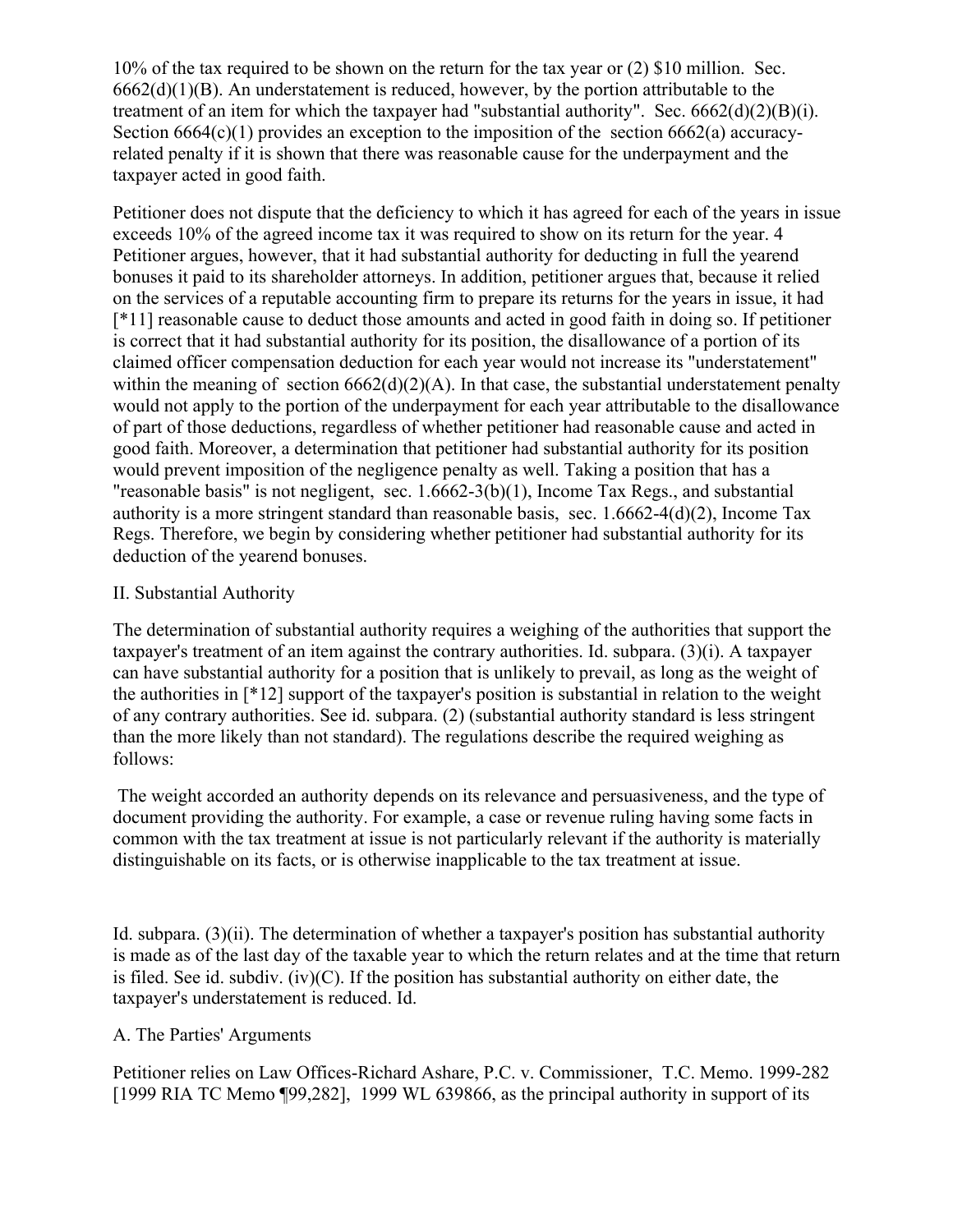deduction of yearend bonuses paid to its shareholder attorneys that eliminated its book income for the years in issue. In Ashare, this Court allowed a corporate law firm to deduct an amount it paid to its sole shareholder as [pg. 115] compensation that [\*13] exceeded the firm's revenues for the year. Petitioner also claims that section 83 and its accompanying regulations, dealing with transfers of property in connection with services, support the proposition that all amounts it pays to its shareholder attorneys should be treated as compensation for services. Further, petitioner cites authorities in other areas of current or prior law that purport to establish that capital is not a material income-producing factor in a professional services business. See Hubbard-Ragsdale Co. v. Dean, 15 F.2d 410 [6 AFTR 6348] (S.D. Ohio 1926), aff'd per curiam, 15 F.2d 1013 (6th Cir. 1926); 5 sec. 1.704-1(e)(1)(iv), Income Tax Regs.; 6 sec. 1.911-3(b)(3), Income Tax Regs.; 7 sec. 1.1348-3(a)(3)(ii), [\*14] Income Tax Regs.; 8 sec. 1.1361-2(e)(2), Income Tax Regs. (before removal by T.D. 8104, 1986-2 C.B. 153). 9 Finally, petitioner argues that, under substance-over-form principles, the stock held by its shareholder attorneys should be treated as debt, so that the portion of the yearend bonuses determined to be nondeductible as compensation should nonetheless have been deductible as interest.

[\*15] Petitioner spends most of its effort, however, trying to distinguish the authorities relied on by respondent. Respondent claims that amounts paid to shareholder employees of a corporation do not qualify as deductible compensation to the extent that the payments are funded by earnings attributable to the services of nonshareholder employees or to the use of the corporation's intangible assets or other capital. Instead, says respondent, amounts paid to shareholder employees that are attributable to those sources must be nondeductible dividends. In support of its position, respondent relies primarily on this Court's opinion in Pediatric Surgical Assocs., P.C. v. Commissioner, T.C. Memo. 2001-81 [2001 RIA TC Memo ¶2001-081], and that of the U.S. Court of Appeals for the Seventh Circuit in Mulcahy, Pauritsch, Salvador & Co. v. Commissioner, 680 F.3d 867 [109 AFTR 2d 2012-2140] (7th Cir. 2012), aff'g T.C. Memo. 2011-74 [2011 RIA TC Memo ¶2011-074]. In Pediatric Surgical, we determined that compensation payments to shareholder employees attributable to the services of nonshareholders were nondeductible dividends. In Mulcahy, the Court of Appeals for the Seventh Circuit denied a corporation's deduction of consulting fees paid to entities owned by the taxpayer's founding shareholders. The taxpayer sought to justify the deduction of the consulting fees on the grounds that they were, in effect, additional compensation to its shareholders. The Court of Appeals upheld this Court's disallowance of the deduction, reasoning that "[t]reating

\*\*\* Ithe consulting fees] as salary reduced [\*16] the firm's income, and thus the return to the equity investors, to zero or below in two of the three tax years at issue, even though

\*\*\* the firm was doing fine." Mulcahy, Pauritsch, Salvador & Co. v. [pg. 116] Commissioner, 680 F.3d at 872. "[W]hen a thriving firm that has nontrivial capital reports no corporate income," the court observed, "it is apparent that the firm is understating its tax liability." Id. at 874. Presumably, respondent emphasizes Mulcahy because, absent a stipulation to the contrary, appeal of the present case would lie with the Court of Appeals for the Seventh Circuit. See sec. 7482(b)(1)(B) (venue of appeal of Tax Court decision involving a corporation is the U.S. Court of Appeals for the circuit in which the taxpayer's principal place of business or principal office is located).

Petitioner argues that its case is distinguishable from Pediatric Surgical because any "profit" it makes from the services of nonshareholder attorneys can justifiably be paid to its shareholder attorneys in consideration for business generation and other nonbillable services. Petitioner attempts to distinguish Mulcahy on the basis of the allegedly unique nature of its shareholder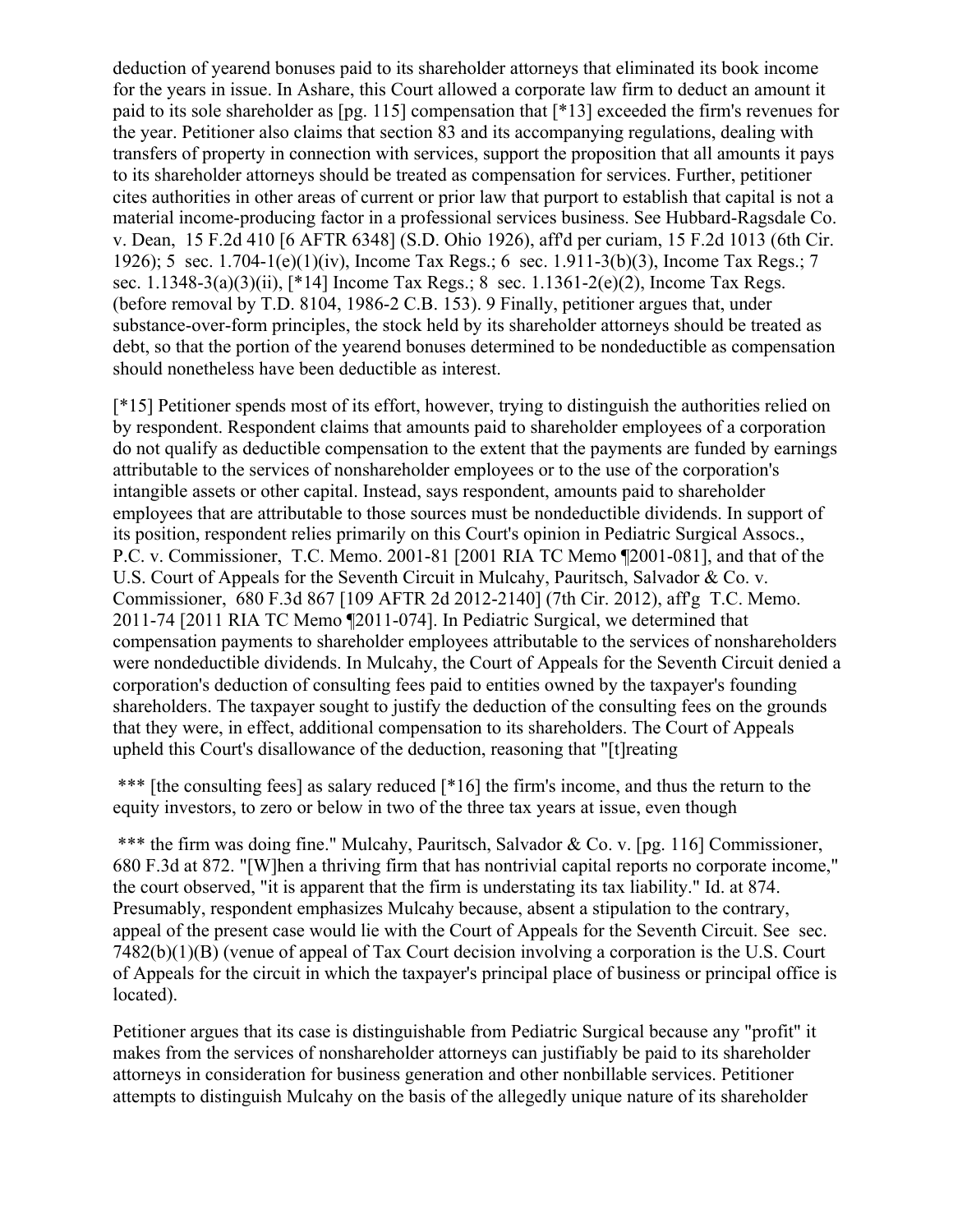attorneys' interests. In particular, petitioner argues that, because its shareholder attorneys receive their stock in connection with their employment and must sell it back to petitioner at a price equal to its cash book value, the shares they hold do not represent "real" equity interests that entitle them to a return on their invested [\*17] capital. In addition, petitioner observes that, because Mulcahy was decided after it filed its returns for the years in issue, the case cannot be taken into account in assessing the relative weight of authorities for and against its position. See sec.  $1.6662-4(d)(3)(iv)(C)$ , Income Tax Regs.

# B. The Centrality of the "Independent Investor Test"

The principle applied in Mulcahy is well established in the law and grounded in basic economics: The owners of an enterprise with significant capital are entitled to a return on their investments. Thus, a corporation's consistent payment of salaries to shareholder employees in amounts that leave insufficient funds available to provide an adequate return to the shareholders on their invested capital indicates that a portion of the amounts paid as salaries is actually distributions of earnings. Well before the years in issue, an increasing number of Federal Courts of Appeals, including the Court of Appeals for the Seventh Circuit, were moving away from a multifactor analysis in assessing the deductibility of amounts paid as compensation to shareholder employees and focusing on the effect of the payments on the returns available to the shareholders on their capital. See Exacto Spring Corp. v. Commissioner, 196 F.3d 833, 838 [84 AFTR 2d 99-6977] (7th Cir. 1999), rev'g Heitz v. Commissioner, T.C. Memo. 1998-220 [1998 RIA TC Memo ¶98,220]; Rapco, Inc. v. Commissioner, 85 F.3d 950, 954-955 [77 AFTR 2d 96- 2405] (2d Cir. 1996), aff'g T.C. Memo. 1995-128 [1995 RIA TC Memo ¶95,128]; [\*18] Elliotts, Inc. v. Commissioner, 716 F.2d 1241, 1245 [52 AFTR 2d 83-5976] (9th Cir. 1983), rev'g and remanding T.C. Memo. 1980-282 [¶80,282 PH Memo TC]; see also Escrow Connection, Inc. v. Commissioner, T.C. Memo. 1997-17 [1997 RIA TC Memo ¶97,017], 1997 WL 5791. Therefore, the fact that Mulcahy itself is not "authority" for present purposes is of little consequence.

The Court of Appeals for the Seventh Circuit and the other courts that have assessed compensation paid to shareholder employees by its effect on the returns available to shareholders' capital refer to the governing inquiry as the "independent investor test". Exacto Spring Corp. v. Commissioner, 196 F.3d at 838; Dexsil Corp. v. Commissioner, 147 F.3d 96, 100-101 [81 AFTR 2d 98-2312] (2d Cir. 1998), vacating and remanding T.C. Memo. 1995-135 [1995 RIA TC Memo ¶95,135]. The test recognizes that shareholder employees may be economically indifferent to whether payments they receive from their corporation are labeled as compensation or dividends. From a tax standpoint, however, only compensation is deductible to the corporation; dividends are not. Therefore, the shareholder employees and their corporations generally have a bias toward labeling payments as compensation rather than dividends, without the arm's-length check that would be in place if nonemployees owned significant interests in the corporation. Owensby & Kritikos, Inc. v. Commissioner, 819 F.2d 1315, 1322-1323 [60 AFTR 2d 87-5224] (5th Cir. 1987), aff'g T.C. Memo. [pg. 117] 1985-267 [¶85,267 PH Memo TC]; Elliotts, Inc. v. Commissioner, 716 F.2d at 1243. Thus, the courts consider [\*19] whether ostensible salary payments to shareholder employees meet the standards for deductibility by taking the perspective of a hypothetical "independent investor" who is not also an employee.

# C. Application of the Independent Investor Test

Ostensible compensation payments made to shareholder employees by a corporation with significant capital that zero out the corporation's income and leave no return on the shareholders'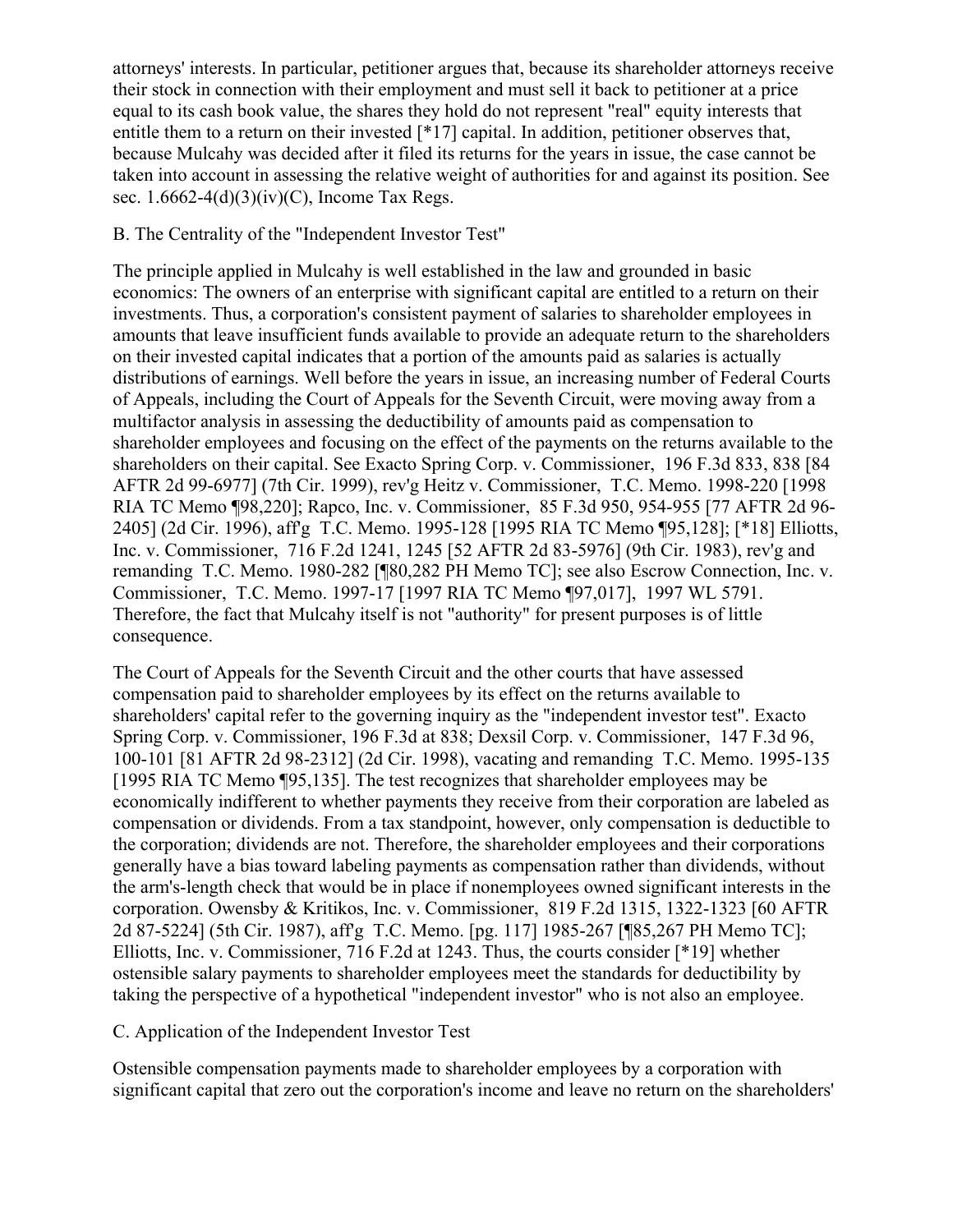investments fail the independent investor test. As the Court of Appeals for the Ninth Circuit observed in Elliotts, Inc. v. Commissioner, 716 F.2d at 1247: "If the bulk of the corporation's earnings are being paid out in the form of compensation, so that the corporate profits, after payment of the compensation, do not represent a reasonable return on the shareholder's equity in the corporation, then an independent shareholder would probably not approve of the compensation arrangement." See also Dexsil Corp. v. Commissioner, 147 F.3d at 101; Escrow Connection, Inc. v. Commissioner, 1997 WL 5791 [1997 RIA TC Memo ¶97,017], at \*10 (return on equity of 0% would not satisfy an independent investor); Nor-Cal Adjusters v. Commissioner, T.C. Memo. 1971-200 [¶71,200 PH Memo TC], 1971 Tax Ct. Memo LEXIS 132, at \*21 (inactive shareholder would not have forgone a return on invested capital while nearly all of the corporation's income was paid out as salaries and bonuses), aff'd, 503 F.2d 359 [34 AFTR 2d 74-5834] (9th Cir. 1974).

[\*20] The record establishes that petitioner had substantial capital even without regard to any intangible assets. At trial, petitioner's expert witness, Mr. Hildebrandt, admitted that a firm's reputation and customer lists could be valuable entity-level assets. For present purposes, however, we need not identify and attempt to value intangible assets that belong to petitioner rather than its shareholder attorneys. Regardless of the possibility that petitioner might own valuable intangible assets, it had invested capital, measured by the book value of its shareholders' equity, of about \$8 million at the end of 2007 and about \$9.3 million at the end of 2008.10

Invested capital of this magnitude cannot be disregarded in determining whether ostensible compensation paid to shareholder employees is really a distribution of earnings. We do not believe that petitioner's shareholder attorneys, were they not also employees, would have forgone any return on invested capital that at least approached, if it did not exceed \$10 million. Thus, petitioner's practice of paying out yearend bonuses to its shareholder attorneys that eliminated its book income fails the independent investor test. 10

# [\*21] D. Petitioner's Claimed Exemption From the Independent Investor Test

The specific circumstances of the present case do not prevent the application of the independent investor test. Petitioner observes that its shareholder attorneys hold their stock in the corporation in connection with their employment, they acquire their stock at a price equal to its cash book value, and they must sell their stock back to petitioner at a price determined under the same formula upon terminating their employment. Petitioner suggests that, as a result of this arrangement, its shareholder attorneys lack the normal rights of equity owners.

Contrary to petitioner's argument, the use of book value as a proxy for market value for the issuance and redemption of shares in a closely held corporation to avoid the practical difficulties of more precise valuation hardly means that the shareholder attorneys do not really own the corporation and are not entitled to a return on their invested capital. Any shareholders who are not also employees would generally demand such a return.

The provisions of section 83 and its accompanying regulations, rather than supporting petitioner's argument, actually undermine it. Petitioner purports to rely on rules that determine when property is con $[pg, 118]$  sidered to have been "transferred" by an employer to an employee. Under those rules, a transfer may not have occurred if, upon termination of his or her employment, the employee is required to return [\*22] the property to the employer for a price that "does not approach the fair market value of the property at the time of surrender." Sec. 1.83- 3(a)(3), (5), Income Tax Regs. Petitioner suggests that the obligation that its shareholder attorneys sell back their stock upon termination of their employment in exchange for the book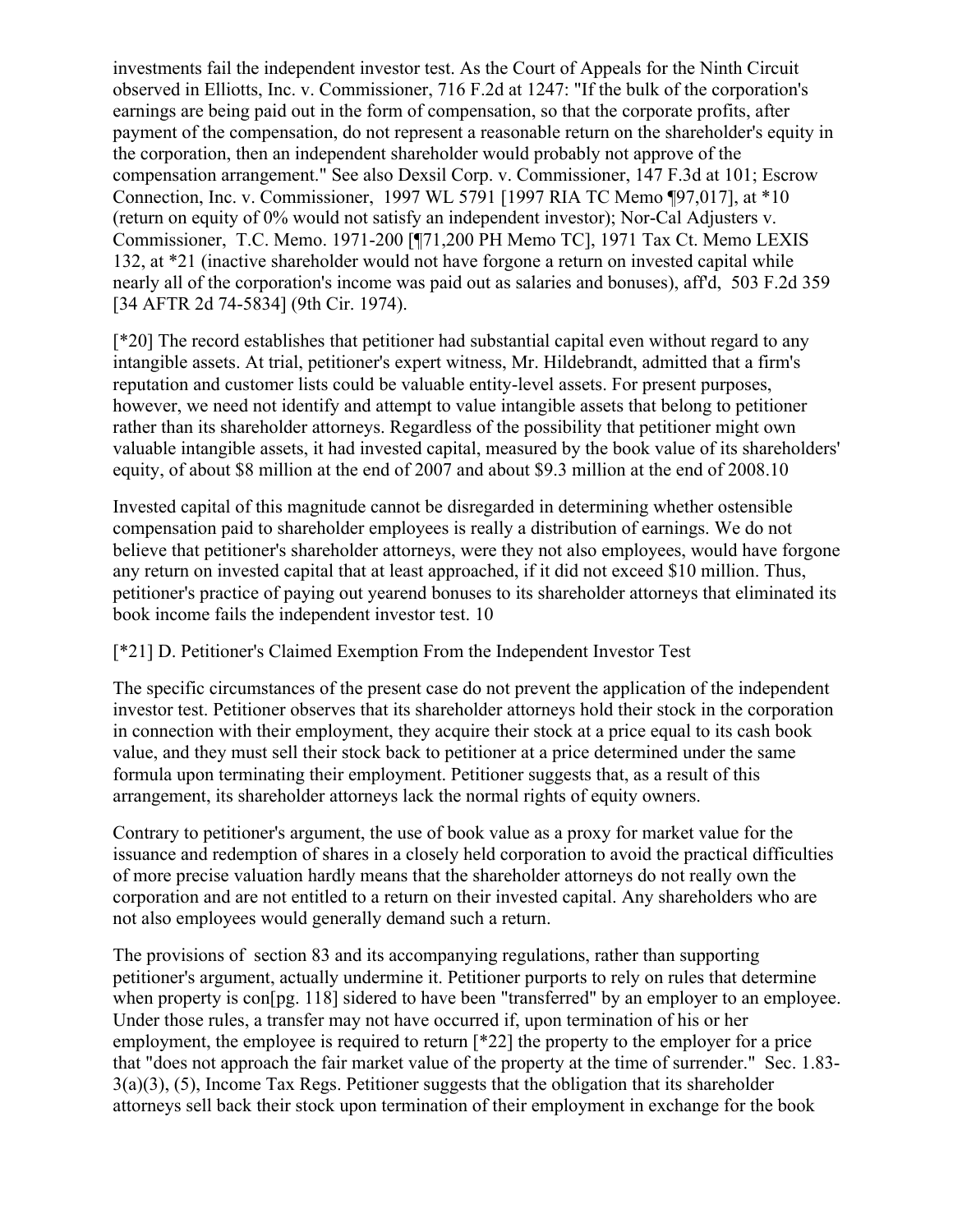value of the stock means that the stock was never "transferred". Consequently, according to petitioner, all amounts it pays to its shareholders-even any amounts actually designated as dividends-must be treated as compensation for services. See id. sec.  $1.83-1(a)(1)$ .

But petitioner is mistaken in its claim that the book value of one of its shares does not approach its fair market value. Section 1.83-5(a), Income Tax Regs., provides: "If stock in a corporation is subject to a nonlapse restriction which requires the transferee to sell such stock only at a formula price based on book value

\*\*\*, the price so determined will ordinarily be regarded as determinative of the fair market value of such property for purposes of section 83." Thus, the examples cited by petitioner, section 1.83-3(a)(7), Examples (3) and (4), Income Tax Regs., are readily distinguishable. They involve requirements to resell stock upon termination of employment for amounts that are demonstrably below the stock's fair market value. Section 1.83-5(c), Example (1), Income Tax Regs., is more on point. In that example, an employee's obligation to resell stock [\*23] to his employer at its then-existing book value did not prevent recognition of the transfer of the stock to the employee.

More generally, petitioner's argument that its shareholder attorneys have no real equity interests in the corporation that would justify a return on invested capital proves too much. If petitioner's shareholder attorneys are not its owners, who are? If the shareholder attorneys do not bear the risk of loss from declines in the value of its assets, who does? The use of book value as a proxy for fair market value deprives the shareholder attorneys of the right to share in unrealized appreciation upon selling their stock-although they are correspondingly not required to pay for unrealized appreciation upon buying the stock. But acceptance of these concessions to avoid difficult valuation issues does not compel the shareholder attorneys to forgo, in addition, any current return on their investments based on the corporation's profitable use of its assets in conducting its business. Petitioner's arrangement effectively provides its shareholder attorneys with a return on their capital through amounts designated as compensation. Were this not the case, we do not believe the shareholder attorneys would be willing to forgo any return on their investments.

# [\*24] E. Other Authorities Cited by Petitioner

The other authorities petitioner cites do not refute the general principle that the owners of an enterprise with significant capital are economically entitled to a return on their investments. Contrary to petitioner's claim, Law Offices-Richard Ashare, P.C. v. Commissioner, 1999 WL 639866 [1999 RIA TC Memo ¶99,282], does not demonstrate that an incorporated law firm with significant capital can pay out compensation that eliminates book income. Although we allowed the taxpayer in Ashare to deduct compensation that exceeded the firm's revenues for the year in issue (1993), the taxpayer in that case did not consistently pay compensation that had the intended effect of eliminating book income. The firm had reported substantial income for 1990, three years before the year in issue. Thus, as we observed: "[T]he board knew how to limit Mr. Ashare's compensation to the value of his uncompensated services as of the end of each year." Id. at \*9. The failure of the firm "to inflate Mr. Ashare's compensation", despite having "the opportunity, the means, and a strong tax incentive" to do so, indicated that "the board was set on establishing Mr. Ashare's compensation at its fair value." Id. The firm's deficit in retained earnings and its failure to pay dividends suggested that, on a cumulative basis, if not year by year, the firm did pay out all of its earnings as compensation. But, in [\*25] contrast to petitioner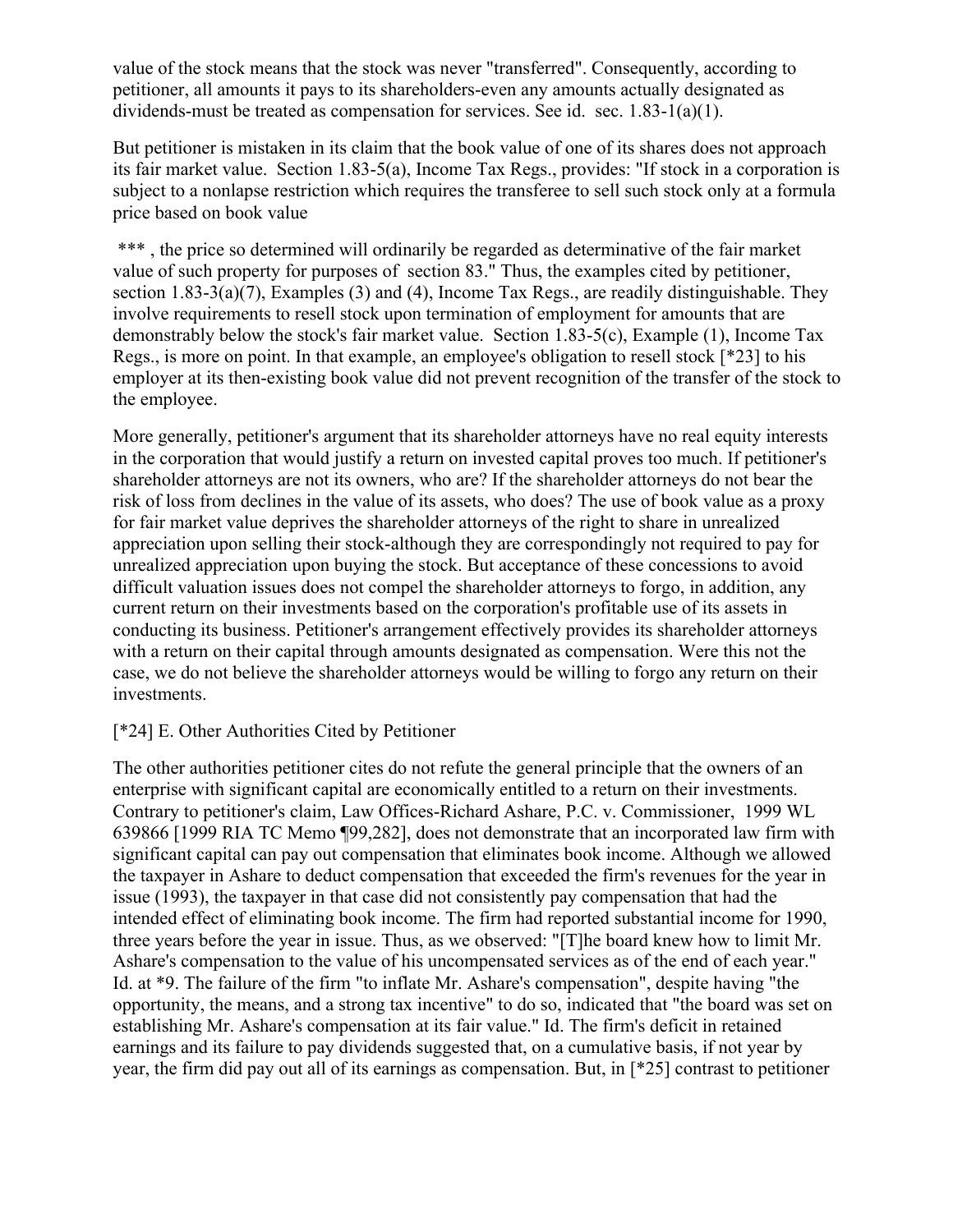in the [pg. 119] present case, the firm in Ashare had minimal capital: Its shareholder had invested only \$1,000 in the corporation. 11

The authorities that purport to establish that capital is not a material income-producing factor in a professional services business deserve little or no weight. None of those authorities address the deductibility of compensation paid to shareholder employees. 12 Several involve statutory provisions that have long [\*26] since been repealed. 13 Most simply make observations about what is generally the case in regard to professional service businesses. 14 Thus, none of the [\*27] authorities support the proposition that a corporation with substantial capital can pay deductible compensation to its shareholder employees in amounts that leave no return to the shareholders on their investments in the corporation.

#### F. Petitioner's Claim That Its Stock Is Really Debt

We can readily dismiss petitioner's claim that the portion of the yearend bonuses determined to be nondeductible as compensation should nonetheless have been deductible as interest. We have already rejected petitioner's argument that its stock is not real equity. Despite a departing shareholder's obligation to sell his stock back to petitioner at cash book value, shares of petitioner's stock lack the hallmark characteristics of debt. Cf. Gilbert v. Commissioner, 248 F.2d 399, 402 [52 AFTR 634] (2d Cir. 1957) ("The classic debt is an unqualified obligation to pay a sum certain at a reasonably close fixed maturity date along with a fixed percentage in interest [\*28] payable regardless of the debtor's income or lack thereof."), remanding T.C. Memo. 1956-137 [¶56,137 PH Memo TC]. 15

#### G. Weighing the Authorities

Having engaged in the weighing process required by section 1.6662-4(d)(3)(ii), Income Tax Regs., we conclude that the authorities that support petitioner's deduction of the full amount of the yearend bonuses it paid to shareholder attorneys are not substantial when weighed against the contrary authorities. The independent investor [pg. 120] test weighs strongly against the claimed deductions. Petitioner's efforts to characterize its situation as unique do not persuade us. If the hypothetical independent investor had provided the capital demonstrated by the cash book value of petitioner's shares-even leaving aside the possibility of valuable firm-owned intangible assetsthe investor would have demanded a return on that capital and would not have tolerated petitioner's consistent practice of paying compensation that zeroed out its income. By contrast, the authorities cited by petitioner are either "materially distinguishable on [\*29]

#### \*\*\* [their] facts, or

\*\*\* [are] otherwise inapplicable to the tax treatment at issue." Cf. id. Therefore, those authorities are not "particularly relevant". Id.

We do not doubt the critical value of the services provided by employees of a professional services firm. Indeed, the employees' services may be far more important, as a factor of production, than the capital contributed by the firm's owners. Recognition of those basic economic realities might justify the payment of compensation that constitutes the vast majority of the firm's profits, after payment of other expenses-as long as the remaining net income still provides an adequate return on invested capital. But petitioner did not have substantial authority for the deduction of amounts paid as compensation that completely eliminated its income and left its shareholder attorneys with no return on their invested capital.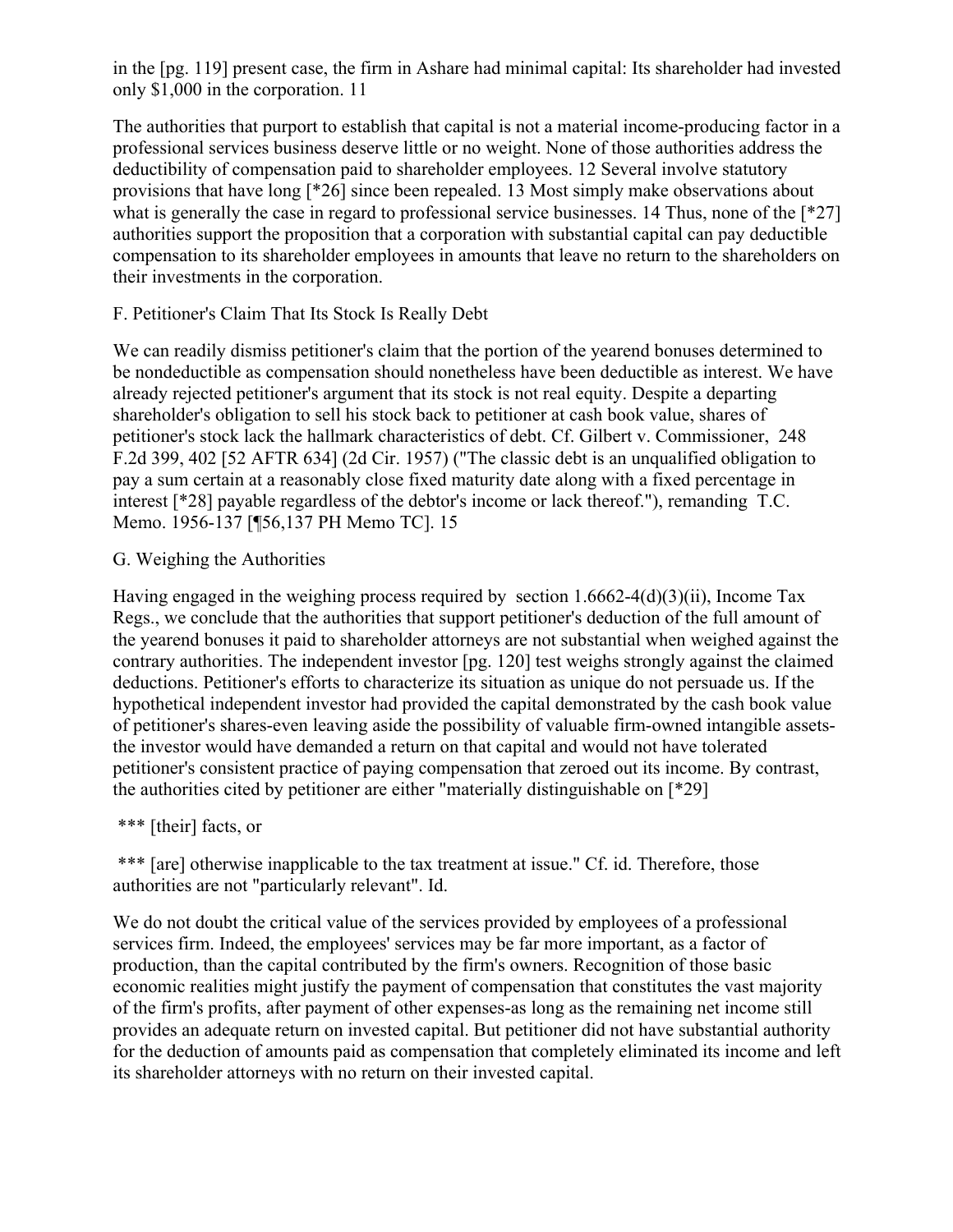Because petitioner did not have substantial authority for its treatment of the yearend bonuses it paid during the years in issue, the agreed disallowance of a portion of the deductions petitioner claimed for those payments increased a "substantial understatement", within the meaning of section  $6662(d)(1)(B)$ , for each year. Therefore, we need not determine whether the underpayments resulting from that disallowance are attributable to negligence. Cf. sec. 6662(b)(1). The accuracy-related penalties asserted by respondent will apply unless petitioner had [ $*30$ ] reasonable cause for its treatment of the yearend bonuses and acted in good faith in pursuing that treatment.

#### III. Reasonable Cause and Good Faith

Petitioner argues that, even if it lacked substantial authority for deducting in full the yearend bonuses it paid to its shareholder attorneys during the years in issue, respondent erred in imposing the accuracy-related penalty of section 6662(a) because petitioner had reasonable cause and acted in good faith in claiming the deductions. See sec.  $6664(c)(1)$ . In that regard, petitioner alleges that its reliance on McGladrey to prepare its returns for the years in issue constituted reasonable cause and demonstrated good faith.

Petitioner's argument that it reasonably relied on McGladrey fails for two reasons. First, the record provides no evidence that McGladrey advised petitioner regarding the deductibility of the yearend bonuses. Second, in characterizing as compensation for services amounts that have been determined to be dividends, petitioner failed to provide McGladrey with accurate information.

A taxpayer's reliance on the professional advice of an attorney or an accountant may constitute reasonable cause and good faith. As a general rule, "[t]he determination of whether a taxpayer acted with reasonable cause and in good faith is made on a case-by-case basis, taking into account all pertinent facts  $[*31]$  and circumstances." Sec. 1.6664-4(b)(1), Income Tax Regs. In making that determination, the "most important factor" is usually "the extent of the taxpayer's effort to assess the taxpayer's proper tax liability." Id. Reliance on the advice of a professional tax adviser may constitute reasonable cause and good faith "if, under all the circumstances, such reliance was reasonable and the taxpayer acted in good faith." Id.

Petitioner argues that McGladrey's failure to apprise it of any issue concerning the deductibility of the yearend bonuses constituted "advice" on which it reasonably relied. The regulations define advice as "any communication

\*\*\* setting forth the analysis or conclusion of a person, other than the taxpayer, provided to (or for the benefit of) the taxpayer and on which the taxpayer relies

\*\*\* with respect to the imposition of the section 6662 accuracy-related penalty." Id. para. (c)(2). The [pg. 121] parties have stipulated that, before filing its return for each of the years in issue, petitioner did not specifically ask McGladrey whether the full amount of the yearend bonuses it paid to shareholder attorneys was deductible as compensation for services and McGladrey did not comment on the deductibility of the bonuses. In effect, petitioner argues that silence can be a "communication". In that regard, petitioner observes that the regulations do not require advice to take "any particular form." See id.

[\*32] While the regulations allow flexibility regarding the form of advice, they provide detailed requirements for the content of advice that can constitute reasonable cause and good faith. For example, reliable advice must be "based upon all pertinent facts and circumstances", it must take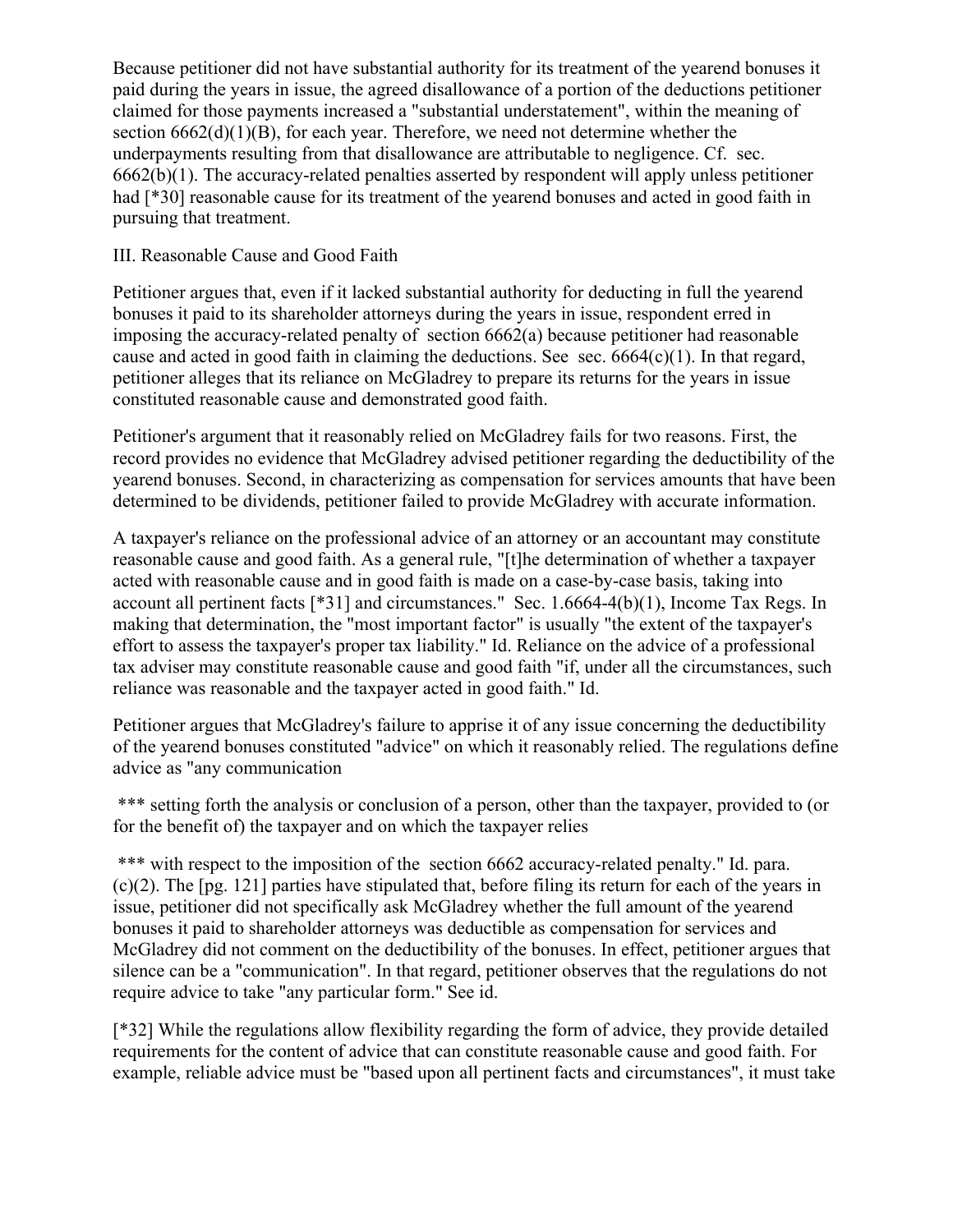into account the taxpayer's purposes for its actions, and it cannot be based on unreasonable assumptions. Id. subpara.  $(1)(i)$  and  $(ii)$ .

In prescribing detailed rules regarding the content of professional advice on which a taxpayer can rely, the regulations necessarily contemplate advice that, in some form, involves an explicit communication. Silence cannot qualify as advice because there is no way to know whether an adviser, in failing to raise an issue, considered all of the relevant facts and circumstances, including the taxpayer's subjective motivation. Indeed, an adviser's failure to raise an issue does not prove that the adviser even considered the issue, much less engaged in any analysis, or reached a conclusion. As we observed in Neonatology Assocs., P.A. v. Commissioner, 115 T.C. 43, 100 (2000), aff'd, 299 F.3d 221 [90 AFTR 2d 2002-5442] (3d Cir. 2002): "The mere fact that a certified public accountant has prepared a tax return does not mean that he or she has opined on any or all of the items reported therein." Thus, we conclude that McGladrey's failure to raise concerns about the deductibility of [\*33] the yearend bonuses did not constitute "advice" within the meaning of section 1.6664-4(c), Income Tax Regs.

Although preparation of a taxpayer's return by a certified public accountant does not provide carte blanche protection against substantial understatement or negligence penalties, our cases recognize that, in some circumstances, a taxpayer's reliance on a competent and experienced accountant in the preparation of the taxpayer's return may constitute reasonable cause and good faith. To show good faith reliance, however, "the taxpayer must establish that the return preparer was supplied with all necessary information and the incorrect return was a result of the preparer's mistakes." Weis v. Commissioner, 94 T.C. 473, 487 (1990); see also Westbrook v. Commissioner, 68 F.3d 868, 881 [76 AFTR 2d 95-7397] (5th Cir. 1995), aff'g T.C. Memo. 1993-634 [1993 RIA TC Memo ¶93,634]; Enoch v. Commissioner, 57 T.C. 781, 802 (1972) ("The ultimate responsibility for a correct return lies with the taxpayer, who must at least furnish the necessary information to his agent who prepared the return.").

Petitioner could not have relied in good faith on McGladrey's preparation of its returns for the years in issue because it provided McGladrey with inaccurate information. The error that led to the claiming of the disallowed deduction was, in the first instance, petitioner's.

[\*34] Petitioner consistently followed a system of computing yearend bonuses that disregarded the value of its shareholder attorneys' interests in the capital of the firm and inappropriately treated as compensation amounts that eliminated the firm's book income. The record provides no evidence that petitioner based that practice on the advice of McGladrey or any other qualified tax professional. Although petitioner offered no evidence as to why it adopted its practice of paying yearend bonuses, it is difficult to imagine reasons that are not tax related. Because the proportionate ownership interests of petitioners' shareholder attorneys are (with minor exceptions) identical to their proportionate shares of compensation, the characterization of a distribution as either a dividend or additional compensation has no apparent economic consequence. Petitioner's shareholder attorneys would receive the same amounts either way. Petitioner argues that the board awarded yearend bonuses that exactly zeroed out book income "because the Board believed [pg. 122] this approach was an appropriate manner in which to compensate its shareholders for their services." But it would be a striking coincidence if, year after year, the actual value of the services provided by petitioner's shareholder attorneys exactly equaled the amounts necessary to eliminate petitioner's book income. The only apparent consequence of characterizing as additional compensation amounts that would otherwise be available for distribution as [\*35] dividends is to reduce petitioner's corporate income tax liability. Therefore, while it may be true, as petitioner claims, that the board did not consider the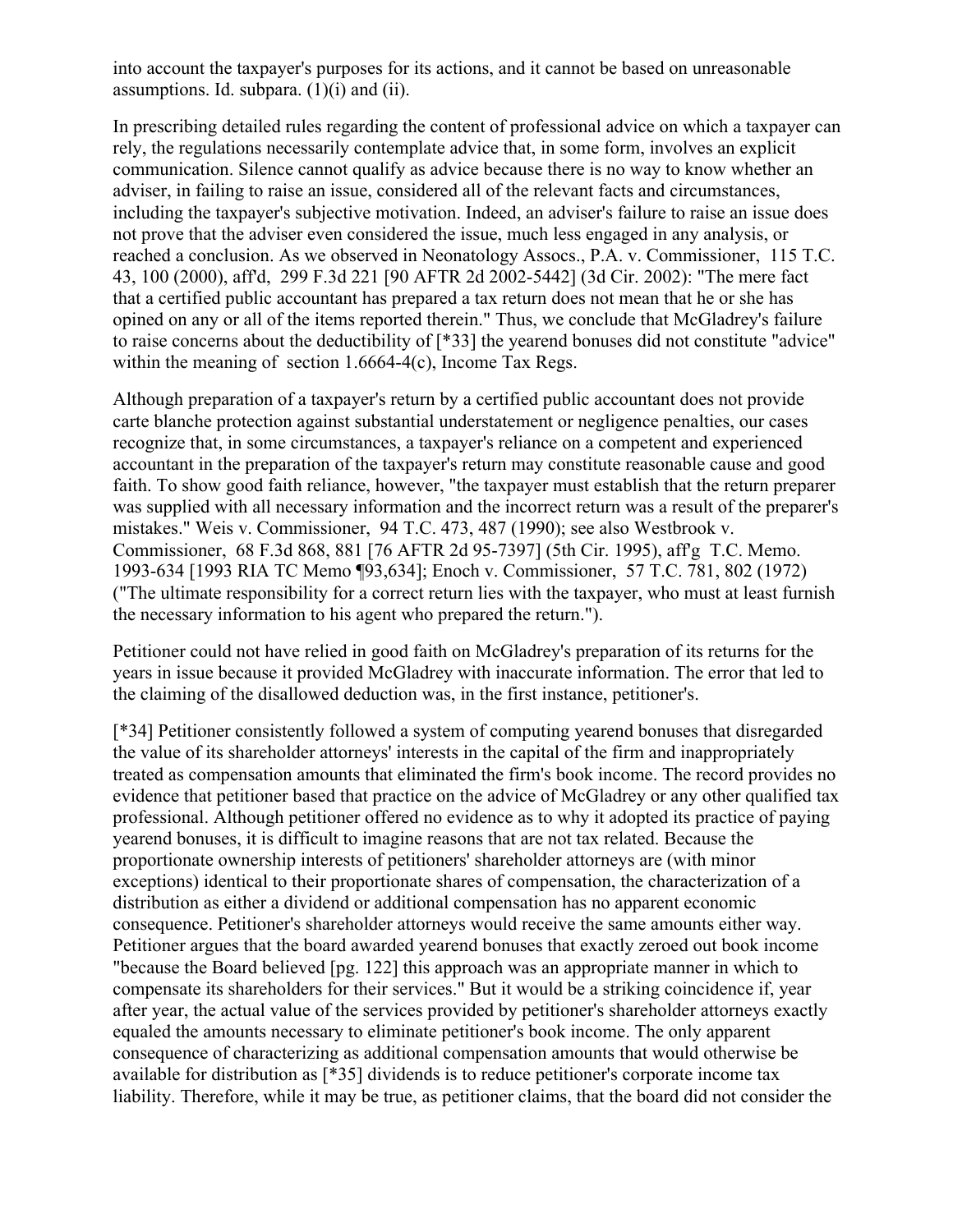Federal income tax consequences of its method of determining yearend bonuses, we doubt that taxes were ignored in the initial design of that method.

Because petitioner initiated for its own reasons-whatever those reasons might have been-the practice of paying yearend bonuses that eliminated its book income, any culpability of McGladrey was secondary, in failing to recognize petitioner's erroneous characterization of part of the yearend bonuses. As a general matter, in the fulfillment of professional responsibilities, an accountant preparing or signing a return is entitled to rely on information furnished by the taxpayer and has only a limited obligation to make inquiries in the case of manifest errors. See 31 C.F.R. sec. 10.34(d) (2008) (duties of return preparers under rules governing practice before Internal Revenue Service, effective for returns filed after September 26, 2007); id. sec. 10.34(c) (same, before amendment by T.D. 9359, 2007-2 C.B. 931); American Institute of Certified Public Accountants, Statement on Standards for Tax Services No. 3, Certain Procedural Aspects of Preparing Returns (2000); see also Whitehouse Hotel Ltd. P'ship v. Commissioner, 139 T.C. 304, 359-360 (2012) (taking into account relevant professional standards in evaluating a taxpayer's ability to rely on return preparer), [\*36] aff'd in part, vacated in part and remanded, 755 F.3d 236 [113 AFTR 2d 2014-2489] (5th Cir. 2014). McGladrey's failure to bring to petitioner's attention the possible mischaracterization of the yearend bonuses does not absolve petitioner of responsibility because the mischaracterization was petitioner's doing in the first place. Indeed, petitioner provided to McGladrey Forms W-2 that characterized the amounts paid to shareholder attorneys as employee compensation. Therefore, petitioner's reliance on McGladrey in preparing its returns for the years in issue does not constitute reasonable cause and good faith and does not relieve petitioner of liability for the accuracy-related penalty.

Petitioner argues that the "no-change" letter it received at the conclusion of the audit of its 2006 return helps to show that its treatment of the yearend bonuses was not "too good to be true", and that, consequently, its reliance on McGladrey was reasonable. Petitioner concedes, however, that the no-change letter is not "of itself

\*\*\* sufficient to establish reasonable cause and good faith." The record presents no evidence that Mr. Berg, the agent who examined petitioner's 2006 return, specifically considered the deductibility of any yearend bonus paid in that year. Moreover, the evidence introduced does not clearly establish that Mr. Berg was provided with sufficient information to bring the issue to his attention. Petitioner failed to introduce the board minutes provided to Mr. Berg that [\*37] petitioner's chief financial officer, Mr. Rendino, alleged would have described petitioner's practice of awarding yearend bonuses designed to zero out book income. Similarly, petitioner failed to introduce the financial statements provided to Mr. Berg. Even assuming that petitioner's income statement for 2006, like those for 2007 and 2008, showed revenue exactly equal to expenses, it would not necessarily have identified the yearend bonuses as the factor that produced that coincidence. Moreover, regardless of the 2006 no-change letter, we have already concluded that petitioner's reliance on McGladrey did not constitute reasonable cause or good faith because McGladrey did not provide petitioner with advice regarding the deductibility of the yearend bonuses, while the information that petitioner provided to McGladrey was inaccurate in characterizing as compensation for services amounts that have been determined to be dividends.

# IV. Conclusion

For the reasons explained above, petitioner failed to show that it had reasonable [pg. 123] cause for deducting in full the yearend bonuses it paid to its shareholder attorneys in the years in issue or that it acted in good faith in claiming those deductions. Therefore, section  $6664(c)(1)$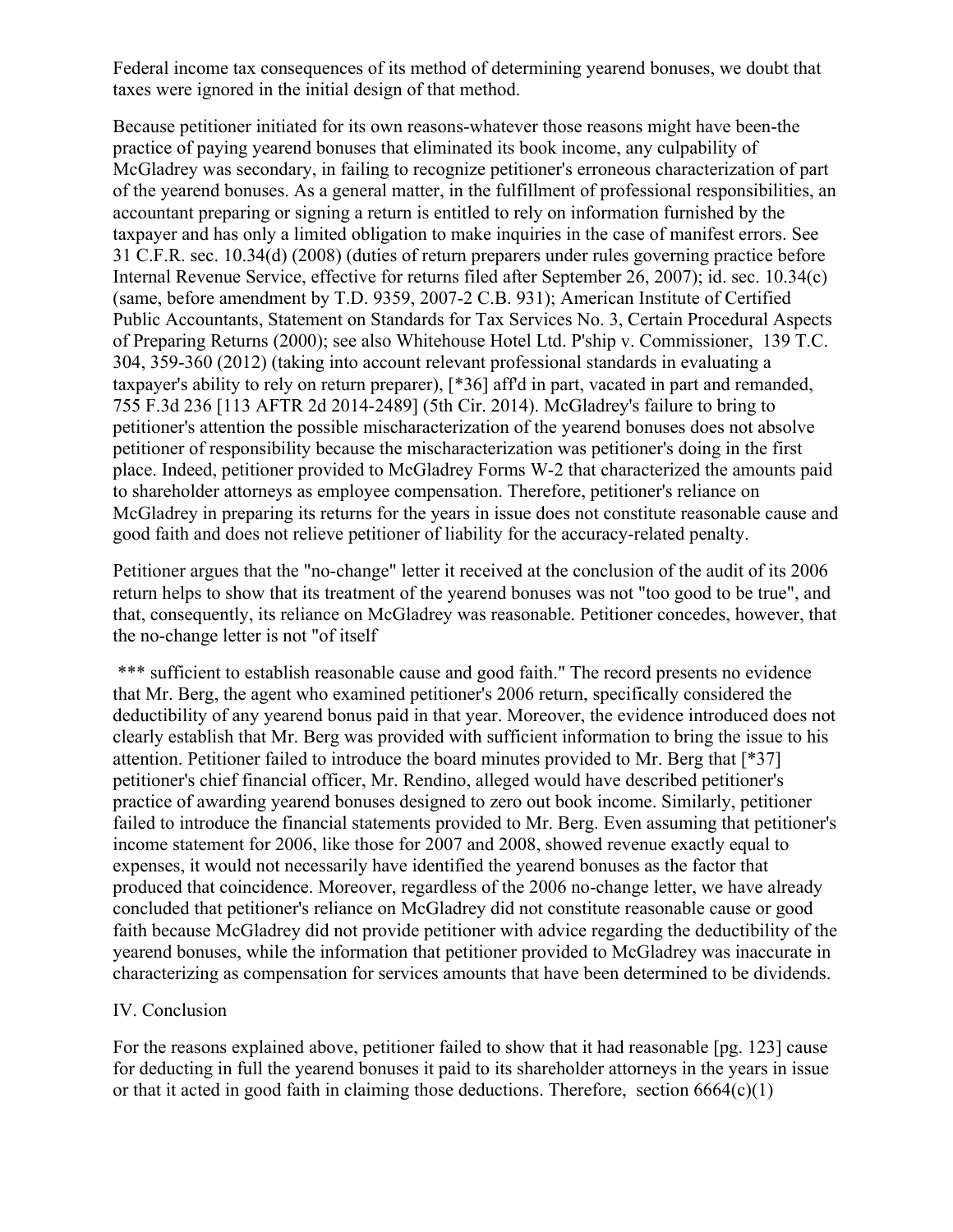provides petitioner with no defense to the imposition of accuracy-related penalties. Because we have determined that petitioner did not have substantial authority for the deductions in [\*38] issue and because, consequently, the parties' agreed treatment of part of the bonus in each year as a nondeductible dividend increased a "substantial understatement", within the meaning of section  $6662(d)(1)(A)$ , the accuracy-related penalty applies to the portion of petitioner's underpayment for each year attributable to the recharacterization of part of the bonuses.

Decision will be entered under Rule 155.

1 Because petitioner reported zero book income for 2008, the increase in shareholders' equity between 2007 and 2008 was attributable not to retained earnings but instead to capital contributions and the net of proceeds of share issuances and amounts paid in redemption.

2 The deficiencies determined by respondent were based on reduced underpayment amounts because, in accordance with the closing agreement, respondent employed "rough justice adjustments" that take into account the refunds of income and employment taxes that would otherwise have been due to petitioner and its shareholders as a result of the recharacterization of compensation as dividends.

3 Sec. 162(a) allows a deduction for ordinary and necessary business expenses, including reasonable allowances for salaries. To be deductible, however, amounts paid as salary must be for services "actually rendered." Sec.  $162(a)(1)$ ; see also sec.  $1.162-7(a)$ , Income Tax Regs. (stating that to be deductible, compensation payments must be reasonable and they must be "in fact payments purely for services"). Ostensible salary payments to shareholder employees that are actually dividends are thus nondeductible.

4 Because the tax required to be shown on petitioner's return for each of the years in issue was less than \$10 million, the 10% threshold of sec.  $6662(d)(1)(B)(i)$  applies.

5 Hubbard-Ragsdale Co. v. Dean, 15 F.2d 410 [6 AFTR 6348] (S.D. Ohio 1926), aff'd per curiam, 15 F.2d 1013 (6th Cir. 1926), holds that a corporation engaged in buying and selling livestock on commission was not a "personal service corporation" entitled to be taxed as a partnership under provisions of the Revenue Act of 1918, ch. 18, 40 Stat. 1057. The District Court found that, because capital was a material income-producing factor in the corporation's business, the taxpayer did not meet the statutory definition of personal service corporation. The court distinguished the taxpayer's business from service businesses, such as law firms and medical practices, for which "the use of capital is merely incidental." Id. at 411.

6 Sec. 1.704-1(e)(1)(iv), Income Tax Regs., provides: "In general, capital is not a material income-producing factor where the income of the business consists principally of fees, commissions, or other compensation for personal services performed by members or employees of the partnership."

7 Sec. 911(a)(1) excludes from gross income all or a portion of a qualifying individual's "foreign earned income". Sec. 1.911-3(b)(3), Income Tax Regs., treats as "earned income" "all fees received by an individual engaged in a professional occupation (such as doctor or lawyer) in the performance of professional activities." The treatment of the fees as earned income applies "even though the individual employs assistants to perform part or all of the services, provided the patients or clients are those of the individual and look to the individual as the person responsible for the services rendered." Id.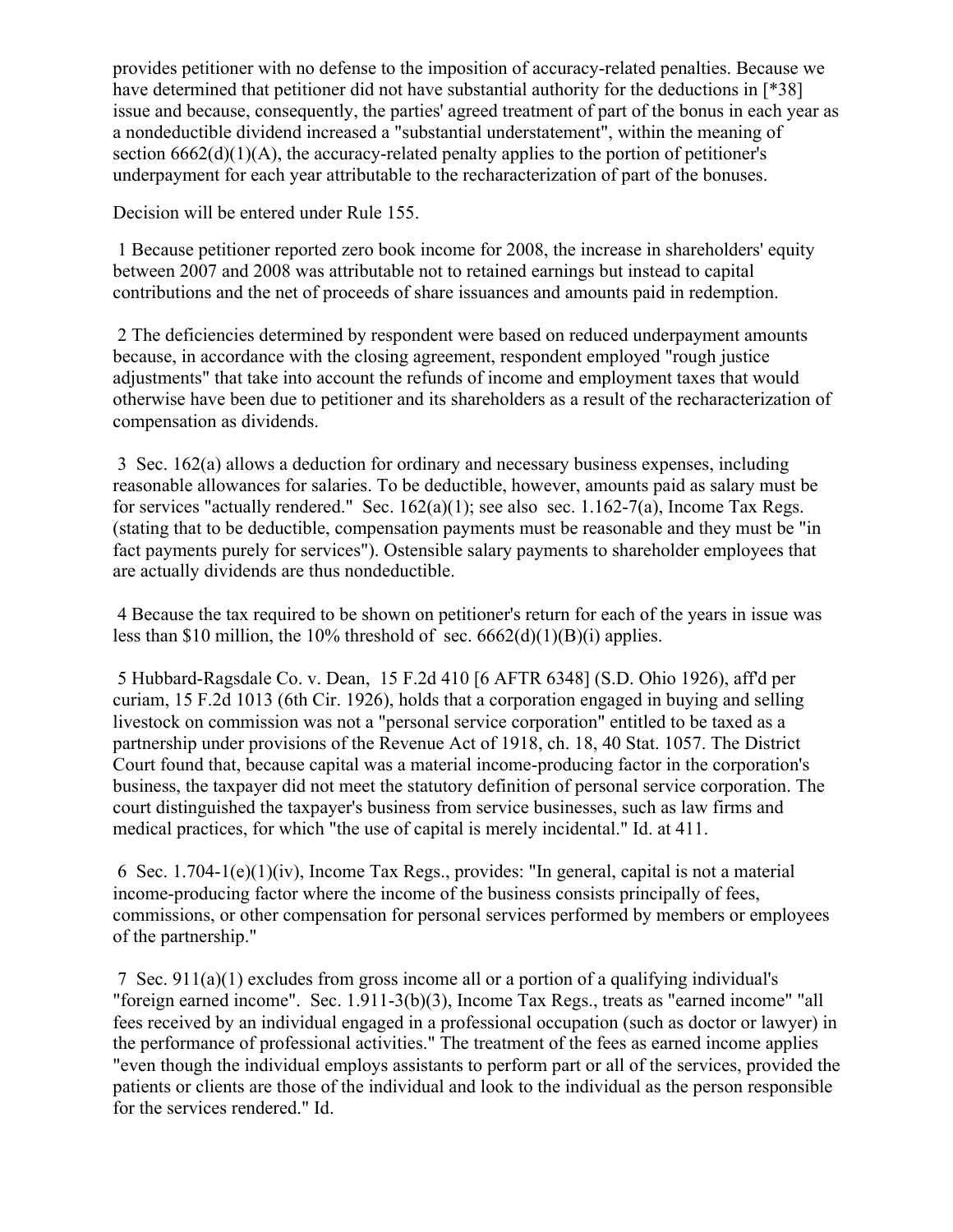8 Sec. 1.1348-3(a)(3)(i), Income Tax Regs., limited to 30% the portion of an individual's income from an unincorporated business that could be treated as earned income, for purposes of sec. 1348, which (before its repeal in 1981) limited the rate of tax applicable to earned income. The 30% limit on the amount of business income that could be treated as earned income applied if "both personal services and capital are material income-producing factors". Id. Sec. 1.1348- 3(a)(3)(ii), Income Tax Regs., provides that "the practice of his profession by a doctor, dentist, lawyer, architect, or accountant will not, as such, be treated as a trade or business in which capital is a material income-producing factor".

9 Sec. 1361 of the Internal Revenue Code of 1954 (before adoption of the modern subchapter S rules) allowed unincorporated businesses that met specified conditions to elect to be taxed as domestic corporations. Sec. 1.1361-2(e)(2), Income Tax Regs., provided that "an enterprise engaged in rendering professional services such as law, accounting, medicine, or engineering, ordinarily is not an enterprise in which capital is a material income-producing factor." Therefore, these enterprises were generally not eligible to elect to be treated as domestic corporations. See sec. 1361(b)(4) (before repeal in 1966).

10 Because petitioner used the cash method in keeping its books, its shareholders' equity did not include any excess of receivables over payables.

11 As petitioner observes, the taxpayer in Law Offices-Richard Ashare, P.C. v. Commissioner, T.C. Memo. 1999-282 [1999 RIA TC Memo ¶99,282], 1999 WL 639866, in connection with an audit of its returns for 1990, 1991, 1992, agreed to treat as constructive dividends a portion of the compensation it paid to its shareholder in each of those years. Petitioner reasons that the taxpayer's concession demonstrates the existence of "tangible or intangible capital." Instead, the taxpayer's retained earnings from the end of 1990 to the beginning of 1993 resulted from its board's decision to retain a portion of the profit it earned in 1990 "for 'the reasonably anticipated needs of the business for the forthcoming years." Id., 1999 WL 639866 [1999 RIA TC Memo ¶99,282], at \*5. The taxpayer's profit in 1990 reflected the settlement of its principal case. After the settlement, however, a "tremendous amount of work" remained to be done administering the settlement fund. Id. at \*3. The board's action proved to be farsighted: By the end of 1993, the taxpayer had incurred expenses sufficient to eliminate its retained earnings and produce a deficit of \$89,855. Id. at \*2. Thus, the taxpayer's retained earnings were apparently attributable not to capital invested by its shareholder but to its receipt of legal fees from the settlement of its principal case before the performance of all of the work for which those fees served as compensation. If the taxpayer had distributed to its shareholder the earnings it retained at the end of 1990, it would have been left with insufficient resources to pay all of its expenses before winding up.

12 Petitioner may be correct that, as a result of sec. 1.911-3(b)(3), Income Tax Regs., the exclusion of foreign professional fees under sec.  $911(a)(1)$  applies to amounts attributable to invested capital. But the possibility that, in some contexts, the law forgoes an effort to determine that portion of an attorney's professional services income attributable to capital does not justify treating as deductible compensation payments made by a corporate law firm to shareholder attorneys that eliminate its book income and leave no return to the shareholders on material amounts of invested capital. Cf. Exacto Spring Corp. v. Commissioner, 196 F.3d 833, 835 [84 AFTR 2d 99-6977] (7th Cir. 1999) ("[T]he primary purpose of section 162(a)(1) \*\*\* is to prevent dividends